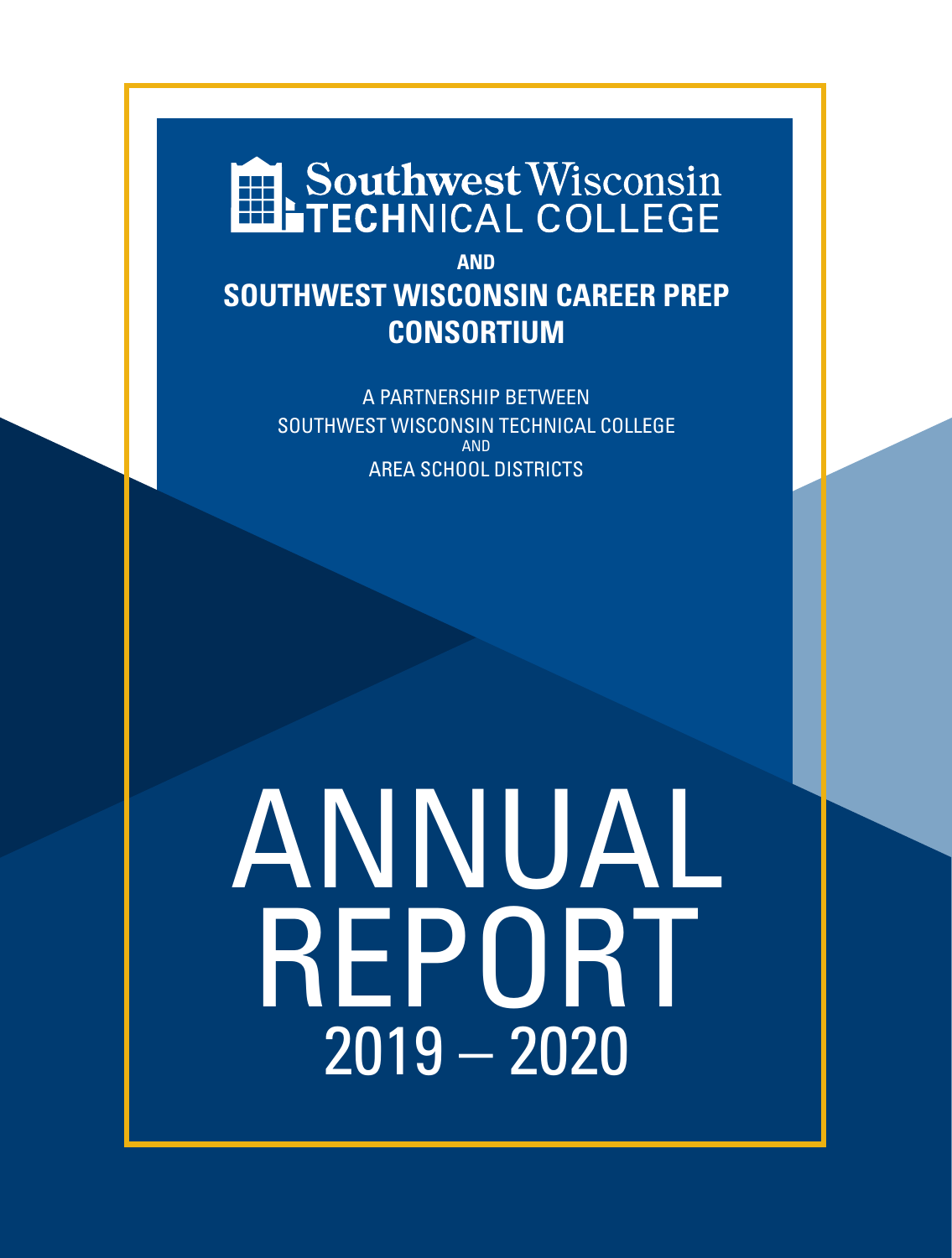

# **A Message from the College President**

Southwest Tech is grateful for the opportunity to work with our K-12 partners to provide high school students with college learning experiences. This report includes the many accomplishments we have achieved together.

First and foremost, we are grateful to the high school teachers and college instructors who collaborate to ensure the curriculum is high quality. We have amazing teachers and instructors who are exceptional at helping students learn. We are also thankful for the industry support we receive from local employers who partner with us on these projects.

We continue to expand our programs and offerings through the use of technology. During these unprecedented times, it is essential to continue to provide learning opportunities via online platforms while still emphasizing quality. We will continue to strive to serve students to the best of our abilities. We thank the parents of our dual enrolled students for the support they provide.

We welcome students who want to continue studying with us after they graduate from high school. We wish those who pursue other high education options the very best knowing we gave them a great start on their future studies.

Sincerely,

JA (Wood<br>JASON S. WOOD, PH.D

# **DUAL CREDIT OPPORTUNITIES** WITH AREA HIGH SCHOOLS

Southwest Tech partners with local high schools to offer dual credit opportunities for students allowing for a seamless transition from secondary to post-secondary education. At this time, Southwest Tech currently offers the following dual credit opportunities:

# **ADVANCED STANDING**

High school course that meets the competencies of a technical college course. Students earning a B or better are awarded the course credit upon enrollment in a program at the technical college.

# **TRANSCRIPTED CREDIT**

College-level course taught by a WTCS certified high school instructor at the high school during the traditional school day. Student receives technical college credit upon completion of the course.

# **START COLLEGE NOW**

Program established by the State of Wisconsin that allows high school juniors and and seniors to enroll in technical college courses that are not comparable to courses offered at the high school.

# **CollEDGE UP**

A program established through a partnership between Southwest Tech and CESA #3 allowing students to earn a technical diploma or portions of an associate degree program while still enrolled in high school.

# **38.14 CONTRACTED COURSES**

Southwest Tech courses taught face-to-face at the high school or virtually by Southwest Tech faculty at a time that will work within the high school schedule.

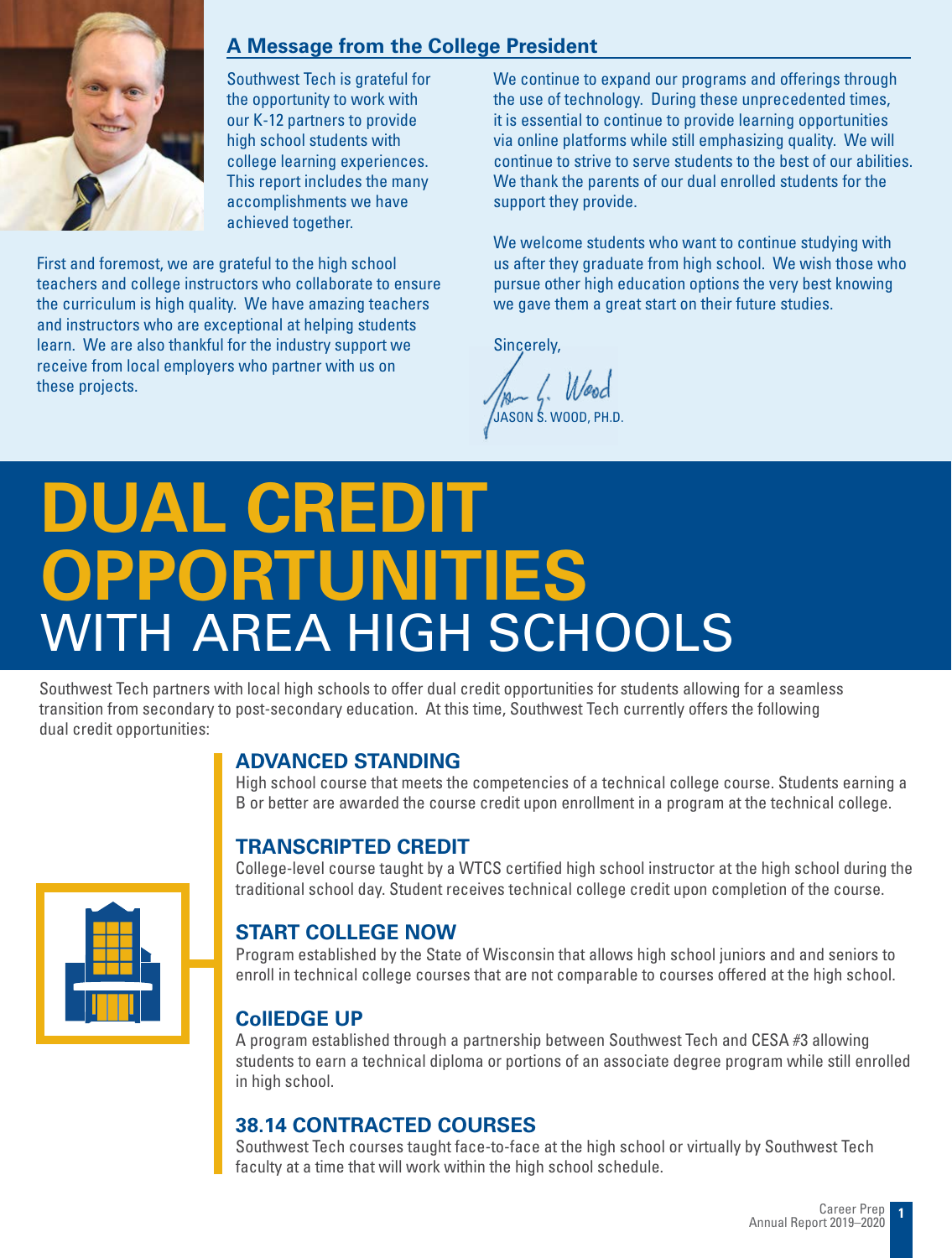# **TRANSCRIPTED CREDIT & ADVANCED STANDING**

The number of students applying their advanced standing or transcripted credit by enrolling at Southwest Tech following high school graduation is continuing to grow. In the fall of 2020, 240 students with transcripted credit enrolled in programs, and five students with advanced standing enrolled in programs. The following articulation agreements were in place during the 2019-2020 school year:

# **Barneveld**

#### **TRANSCRIPTED CREDIT**

- Accounting I-Part 1
- Accounting I-Part 2

# **Black Hawk**

#### **TRANSCRIPTED CREDIT**

- Animal Science
- Oral/Interpersonal Communication
- Written Communication

# **Boscobel**

#### **TRANSCRIPTED CREDIT**

- Accounting I
- Computer Applications
- English Composition I
- Marketing Principles
- Speech
- Written Communication

# **Cassville**

#### **TRANSCRIPTED CREDIT**

• Accounting I

# **Cuba City**

#### **TRANSCRIPTED CREDIT**

- Accounting I
- ECE: Foundations of Early Childhood Education
- Introduction to Business

# **Darlington**

#### **TRANSCRIPTED CREDIT**

- Introduction to Psychology
- Speech

# **Dodgeville**

#### **TRANSCRIPTED CREDIT**

- Applied Mathematics
- Business Law I
- Introduction to Psychology

# **Fennimore**

#### **TRANSCRIPTED CREDIT**

- Accounting I
- Automotive Maintenance
- Beginning Microsoft Access
- Beginning Microsoft Excel
- Beginning Microsoft Word
- Consumer Equipment Maintenance & Repair
- GMAW-Carbon Steel (S Process)
- Intermediate Microsoft Excel
- Intermediate Microsoft Word
- Microsoft PowerPoint
- Oral/Interpersonal Communication
- Personal Finance
- Plant Science
- QuickBooks
- SMAW
- SMAW Equipment

#### **ADVANCED STANDING**

- Agribusiness Management
- Animal Science

# **Highland**

#### **TRANSCRIPTED CREDIT**

- Accounting I
- Beginning Microsoft Excel
- Beginning Microsoft Word
- Introduction to Business

### **Holmen**

#### **TRANSCRIPTED CREDIT**

• Golf Course Design & Renovation

# **Iowa-Grant**

#### **TRANSCRIPTED CREDIT**

- Accounting I
- Animal Science
- Personal Finance
- Plant Science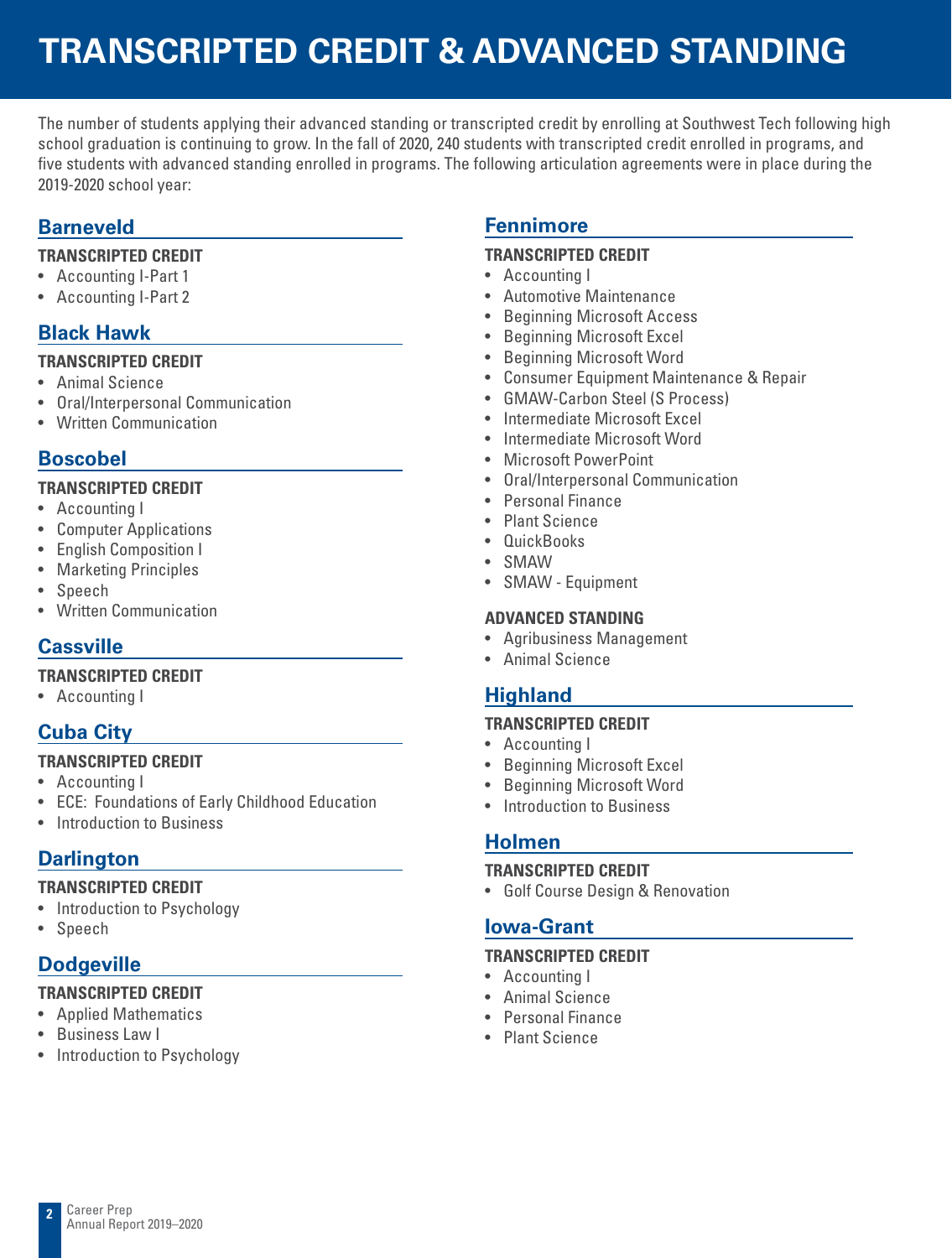# **TRANSCRIPTED CREDIT & ADVANCED STANDING**

# **Ithaca**

#### **TRANSCRIPTED CREDIT**

• Applied Mathematics

# **Jo Daviess Carroll CTE Academy**

#### **ADVANCED STANDING**

- Color Theory
- Design Fundamentals
- Portfolio Introduction

# **Kickapoo**

#### **TRANSCRIPTED CREDIT**

- Accounting I
- Applied Mathematics
- Computer Applications
- Fundamentals of Chemistry

# **Lancaster**

#### **TRANSCRIPTED CREDIT**

- Accounting I
- Computer Applications
- Consumer Equipment Maintenance & Repair
- Economics
- Introduction to Psychology
- Introduction to Sociology
- Speech
- Written Communication

# **North Crawford**

#### **TRANSCRIPTED CREDIT**

- Accounting I
- Computer Applications
- Personal Finance
- Written Communication

# **Pardeeville**

#### **TRANSCRIPTED CREDIT**

- Agribusiness Management
- Golf Course Design & Renovation
- Plant Science

### **Pecatonica**

#### **TRANSCRIPTED CREDIT**

- Accounting I
- Agribusiness Management
- Animal Science
- College Mathematics
- Consumer Equipment Maintenance & Repair
- Introduction to Business
- Personal Finance
- Plant Science
- Welding for Maintenance

# **Platteville**

#### **TRANSCRIPTED CREDIT**

- Accounting I
- Business Law I
- Marketing Principles
- SMAW
- SMAW Equipment

### **Potosi**

#### **TRANSCRIPTED CREDIT**

- Accounting I-Part 1
- Accounting I-Part 2
- Personal Finance

#### **ADVANCED STANDING**

• Plant Science

# **Prairie du Chien**

#### **TRANSCRIPTED CREDIT**

- Accounting I
- Applied Mathematics
- Beginning Microsoft Access
- Beginning Microsoft Excel
- College Technical Math 1A
- College Technical Math 1B
- Computer Applications
- Consumer Equipment Maintenance & Repair
- General Physics
- Introduction to Business
- Introduction to Psychology
- Introduction to Sociology
- Introductory Statistics
- Marketing Principles
- Oral/Interpersonal Communication
- Personal Finance
- Plant Science
- Speech
- Written Communication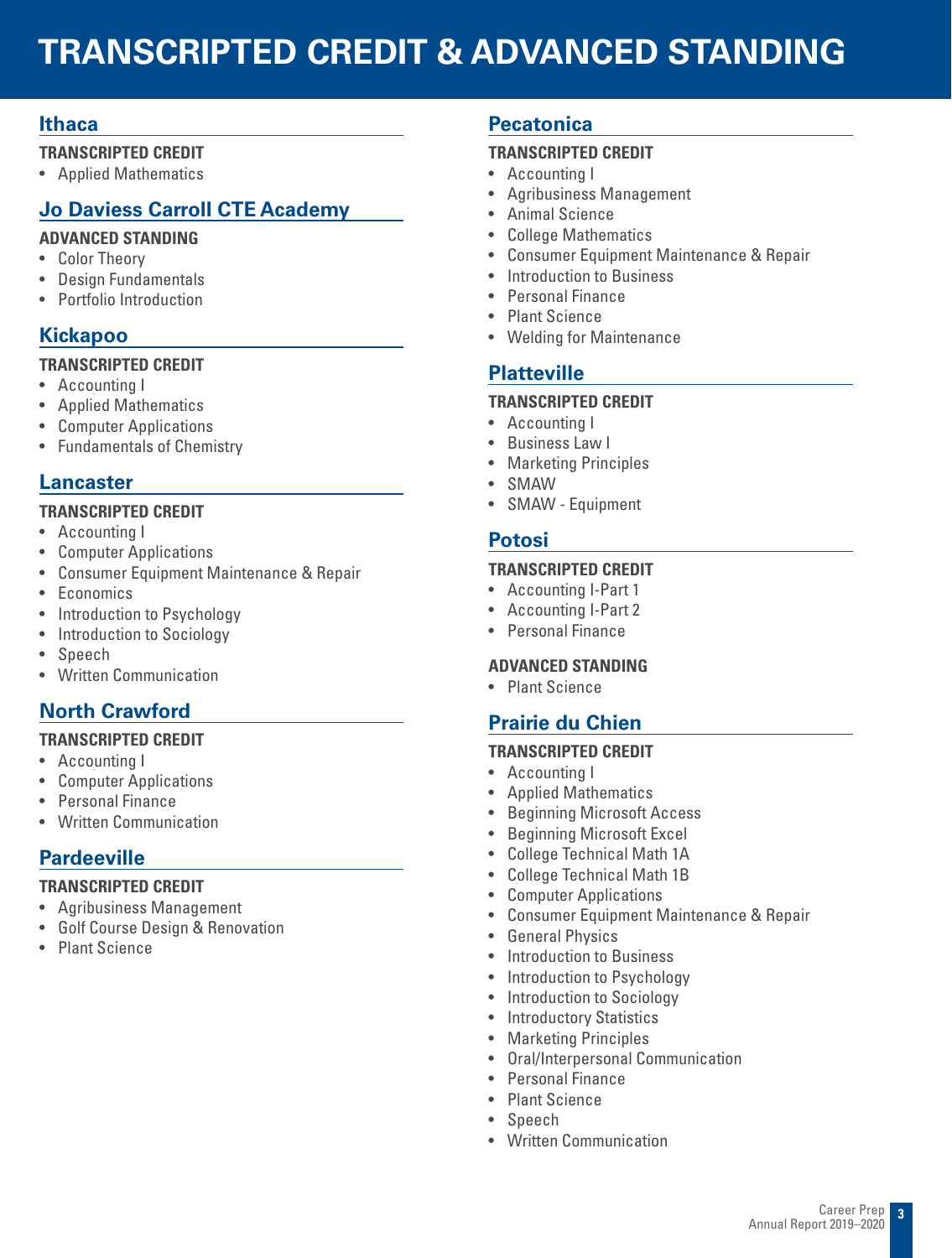# **TRANSCRIPTED CREDIT & ADVANCED STANDING**

# **Richland Center**

#### **TRANSCRIPTED CREDIT**

- Accounting I
- Introduction to Psychology

# **River Ridge**

#### **TRANSCRIPTED CREDIT**

- Accounting I
- Animal Science
- Computer Applications
- Introduction to Business
- Marketing Principles
- Oral/Interpersonal Communication
- Personal Finance
- Written Communication

# **River Valley**

#### **TRANSCRIPTED CREDIT**

- Animal Science
- Introduction to Soils
- Plant Science
- **Speech**

### **ADVANCED STANDING**

• Personal Finance

# **Riverdale**

#### **TRANSCRIPTED CREDIT**

- Accounting I
- Applied Mathematics

### **Southwestern**

#### **TRANSCRIPTED CREDIT**

- Accounting I
- College Mathematics
- Introduction to Soils
- Personal Finance
- Plant Science

### **Weston**

#### **TRANSCRIPTED CREDIT**

- Accounting I-Part 1
- Accounting I-Part 2
- Animal Science
- Consumer Equipment Maintenance & Repair
- Introduction to Soils
- Personal Finance
- Plant Science
- Related Welding

#### **ADVANCED STANDING**

• Agribusiness Management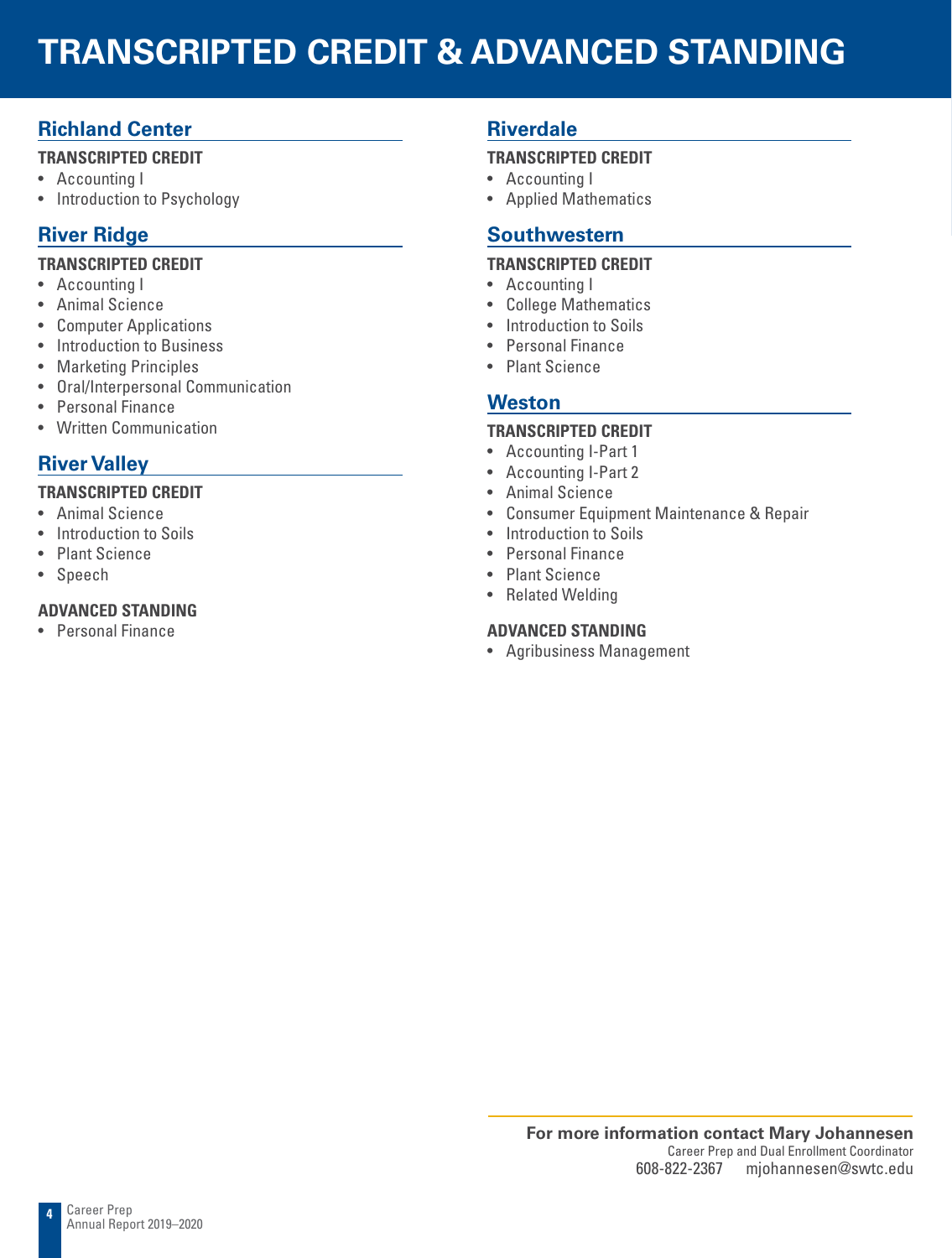# **TRANSCRIPTED CREDIT** COURSE COMPLETION

High school students earned credit valued at \$674,850.22 in 2019-2020 through transcripted credit. There is no cost to the student or high school for students participating in transcripted credit courses.

|                             |                        |                                                  |                                                                     |                                                 |                                                               | 2019-2020 TRANSCRIPTED CREDIT COURSE COMPLETION TOTALS |                            |
|-----------------------------|------------------------|--------------------------------------------------|---------------------------------------------------------------------|-------------------------------------------------|---------------------------------------------------------------|--------------------------------------------------------|----------------------------|
| <b>High School District</b> | # of<br><b>Courses</b> | Total # of<br><b>Students</b><br><b>Enrolled</b> | Total # of<br><b>Students</b><br><b>Completing</b><br><b>Course</b> | <b>Completion</b><br><b>Rate</b><br>Percentage* | <b>Unduplicated</b><br># of Students<br><b>Earning Credit</b> | Total # of<br><b>Earned Credits</b>                    | <b>Total Tuition Value</b> |
| <b>Barneveld</b>            | $\overline{2}$         | 8                                                | $\overline{7}$                                                      | 87.5%                                           | 6                                                             | 14                                                     | \$2,102.66                 |
| <b>Blackhawk</b>            | 3                      | 41                                               | 37                                                                  | 90.2%                                           | 29                                                            | 111                                                    | \$16,935.09                |
| <b>Boscobel</b>             | 6                      | 145                                              | 124                                                                 | 85.5%                                           | 73                                                            | 319                                                    | \$47,475.61                |
| Cassville                   | $\mathbf{1}$           | 4                                                | 3                                                                   | 75.0%                                           | 3                                                             | 12                                                     | \$1,802.28                 |
| Cuba City                   | $\overline{2}$         | 11                                               | 10                                                                  | 90.9%                                           | 10                                                            | 35                                                     | \$5,226.65                 |
| Darlington                  | $\overline{2}$         | 77                                               | 76                                                                  | 98.7%                                           | 65                                                            | 228                                                    | \$33,787.32                |
| Dodgeville                  | 3                      | 78                                               | 69                                                                  | 88.5%                                           | 64                                                            | 191                                                    | \$28,328.29                |
| Fennimore                   | 16                     | 346                                              | 332                                                                 | 96.0%                                           | 128                                                           | 481                                                    | \$74,352.39                |
| Highland                    | 4                      | 65                                               | 45                                                                  | 69.2%                                           | 29                                                            | 83                                                     | \$12,453.77                |
| <b>Iowa Grant</b>           | 4                      | 71                                               | 65                                                                  | 91.5%                                           | 60                                                            | 137                                                    | \$20,803.03                |
| Ithaca                      | 1                      | 9                                                | 9                                                                   | 100.0%                                          | 9                                                             | 18                                                     | \$2,680.92                 |
| Lancaster                   | $\overline{1}$         | 264                                              | 242                                                                 | 91.7%                                           | 138                                                           | 611                                                    | \$90,802.09                |
| North Crawford              | 3                      | 50                                               | 48                                                                  | 96.0%                                           | 36                                                            | 83                                                     | \$12,400.77                |
| Pecatonica                  | 6                      | 93                                               | 78                                                                  | 83.9%                                           | 66                                                            | 140                                                    | \$22,095.60                |
| Platteville                 | 5                      | 71                                               | 55                                                                  | 77.5%                                           | 42                                                            | 173                                                    | \$26,450.87                |
| Potosi                      | 3                      | 14                                               | 14                                                                  | 100.0%                                          | 10                                                            | 18                                                     | \$2,713.42                 |
| Prairie du Chien            | 18                     | 578                                              | 484                                                                 | 83.7%                                           | 211<br>1,179                                                  |                                                        | \$176,127.51               |
| <b>Richland Center</b>      | $\overline{2}$         | 53                                               | 43                                                                  | 81.1%                                           | 38                                                            | 146                                                    | \$21,771.74                |
| <b>River Ridge</b>          | $\overline{7}$         | 110                                              | 106                                                                 | 96.40%                                          | 81                                                            | 243                                                    | \$36,397.17                |
| <b>River Valley</b>         | 4                      | 34                                               | 33                                                                  | 97.1%                                           | 30                                                            | 99                                                     | \$14,994.81                |
| Riverdale                   | $\overline{2}$         | 33                                               | 23                                                                  | 69.7%                                           | 23                                                            | 58                                                     | \$8,668.52                 |
| Southwestern                | 4                      | 53                                               | 46                                                                  | 86.8%                                           | 38                                                            | 97                                                     | \$14,653.43                |
| Weston                      | 5                      | 31                                               | 7                                                                   | 22.6%                                           | $\overline{7}$                                                | 12                                                     | \$1,826.28                 |
| <b>TOTAL</b>                | 110                    | 2,239                                            | 1,956                                                               | 87.36%                                          | 1,196                                                         | 4,488                                                  | \$674,850.22               |

\*NOTE: Completion rates in 2019-2020 may be lower than usual due to course delivery changes due to COVID-19 and the number of students choosing to withdraw due to these changes.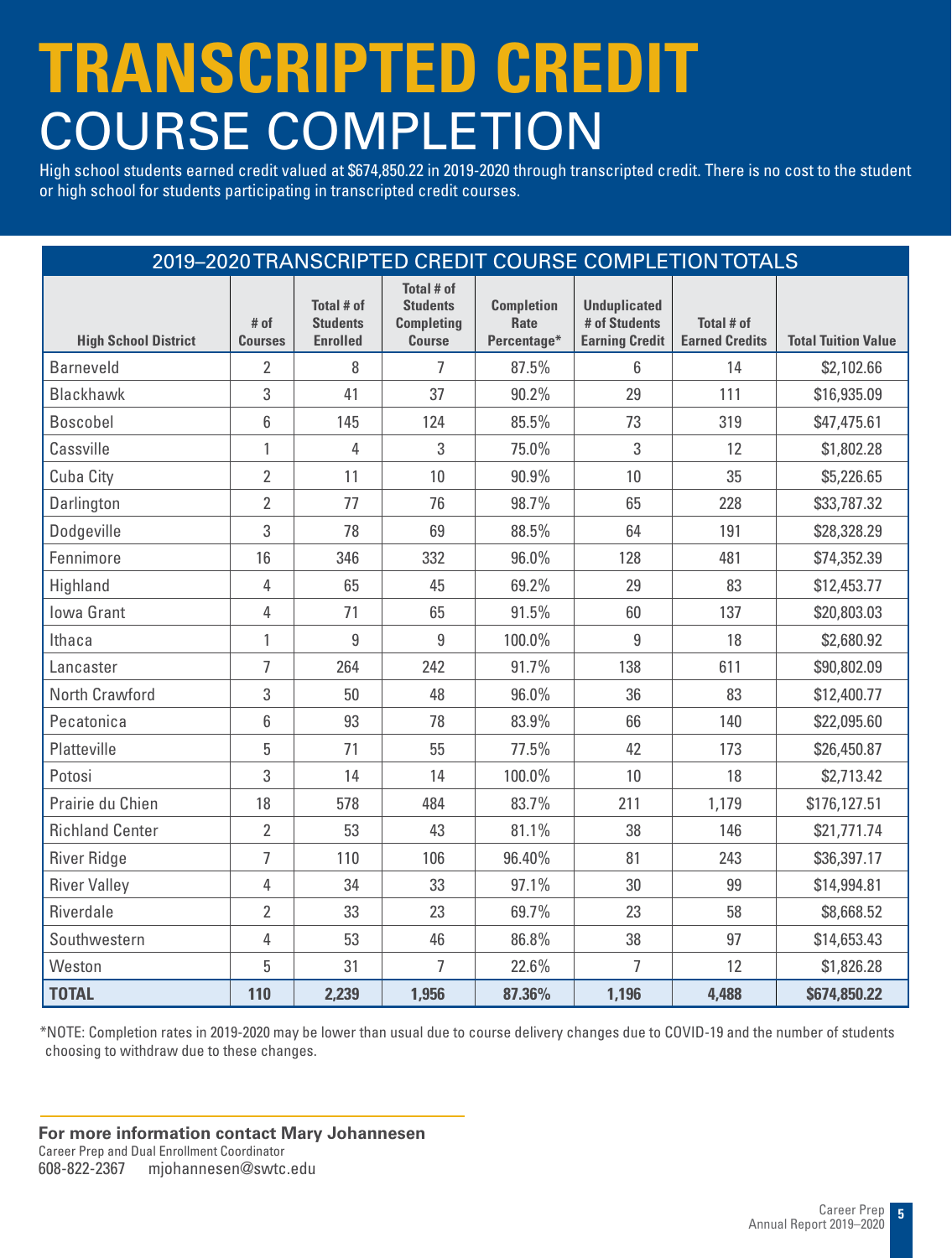# **START COLLEGE NOW**

The Start College Now program is an opportunity for students in grades 11 and 12 currently enrolled in a Wisconsin public high school to attend a Wisconsin technical college for the purpose of taking one or more courses to earn credit toward a high school diploma and a college degree at the same time. The following is a brief summary of those who participated in the Start College Now program during 2019-2020.

# 2019-2020 START COLLEGE NOW Participation by High School

|                        |                | <b>Number of Students</b> |  |  |  |  |  |
|------------------------|----------------|---------------------------|--|--|--|--|--|
| <b>School District</b> | Fall           | <b>Spring</b>             |  |  |  |  |  |
| Argyle                 | O              |                           |  |  |  |  |  |
| <b>Belmont</b>         | 0              | 1                         |  |  |  |  |  |
| Cassville              | 2              | O                         |  |  |  |  |  |
| Cuba City              | O              | 2                         |  |  |  |  |  |
| Darlington             | 4              | 3                         |  |  |  |  |  |
| Dodgeville             | 11             | 13                        |  |  |  |  |  |
| Fennimore              | 10             | 15                        |  |  |  |  |  |
| Iowa-Grant             | 8              | 9                         |  |  |  |  |  |
| Lancaster              | $\overline{2}$ | 4                         |  |  |  |  |  |
| North Crawford         | O              | 1                         |  |  |  |  |  |
| Pecatonica             | O              | 1                         |  |  |  |  |  |
| Platteville            | 1              | 2                         |  |  |  |  |  |
| Potosi                 | 2              | 8                         |  |  |  |  |  |
| Prairie du Chien       | O              | 2                         |  |  |  |  |  |
| <b>River Ridge</b>     | 3              | 2                         |  |  |  |  |  |
| Seneca                 | 5              | 5                         |  |  |  |  |  |
| Shullsburg             | 0              | 2                         |  |  |  |  |  |
| Southwestern           | 10             | 11                        |  |  |  |  |  |
| Wauzeka                | 0              | 2                         |  |  |  |  |  |
| <b>TOTAL</b>           | 58             | 84                        |  |  |  |  |  |

# COURSE OVERVIEW

Students were enrolled in 278 courses totaling 739 post-secondary credits.

|                                             |      | <b>No. of Courses Taken</b><br><b>Within Division</b> |
|---------------------------------------------|------|-------------------------------------------------------|
| <b>Southwest Tech Division</b>              | Fall | <b>Spring</b>                                         |
| Ag and Industry                             | 28   | 49                                                    |
| <b>Business &amp; Management</b>            |      | 2                                                     |
| <b>General Education</b>                    | 70   | 92                                                    |
| <b>Health Education &amp; Public Safety</b> | 19   | 18                                                    |
| TOTAI                                       | 117  | 161                                                   |

| <b>FINAL GRADES</b>             |      |                                   |
|---------------------------------|------|-----------------------------------|
|                                 |      | <b>No. of Grades for Students</b> |
| Grade                           | Fall | <b>Spring</b>                     |
| $A = Excellent$                 | 48   | 76                                |
| $B =$ Above Average             | 42   | 48                                |
| $C = Average$                   | 16   | 26                                |
| $D =$ Below Average             | 8    | 4                                 |
| $F = Failing$                   | 2    | 2                                 |
| S = Satisfactory Non-Degree     | 0    | N                                 |
| $U =$ Unsatisfactory Non-Degree | N    |                                   |
| I/W = Incomplete/Withdrew       |      | 5                                 |
| <b>TOTAL</b>                    |      | 161                               |

**Recap:**

**90.6%** of the grades earned during the fall semester were an A, B, C, or satisfactory.

**93.2%** of the grades earned during spring semester were an A, B, C, or satisfactory.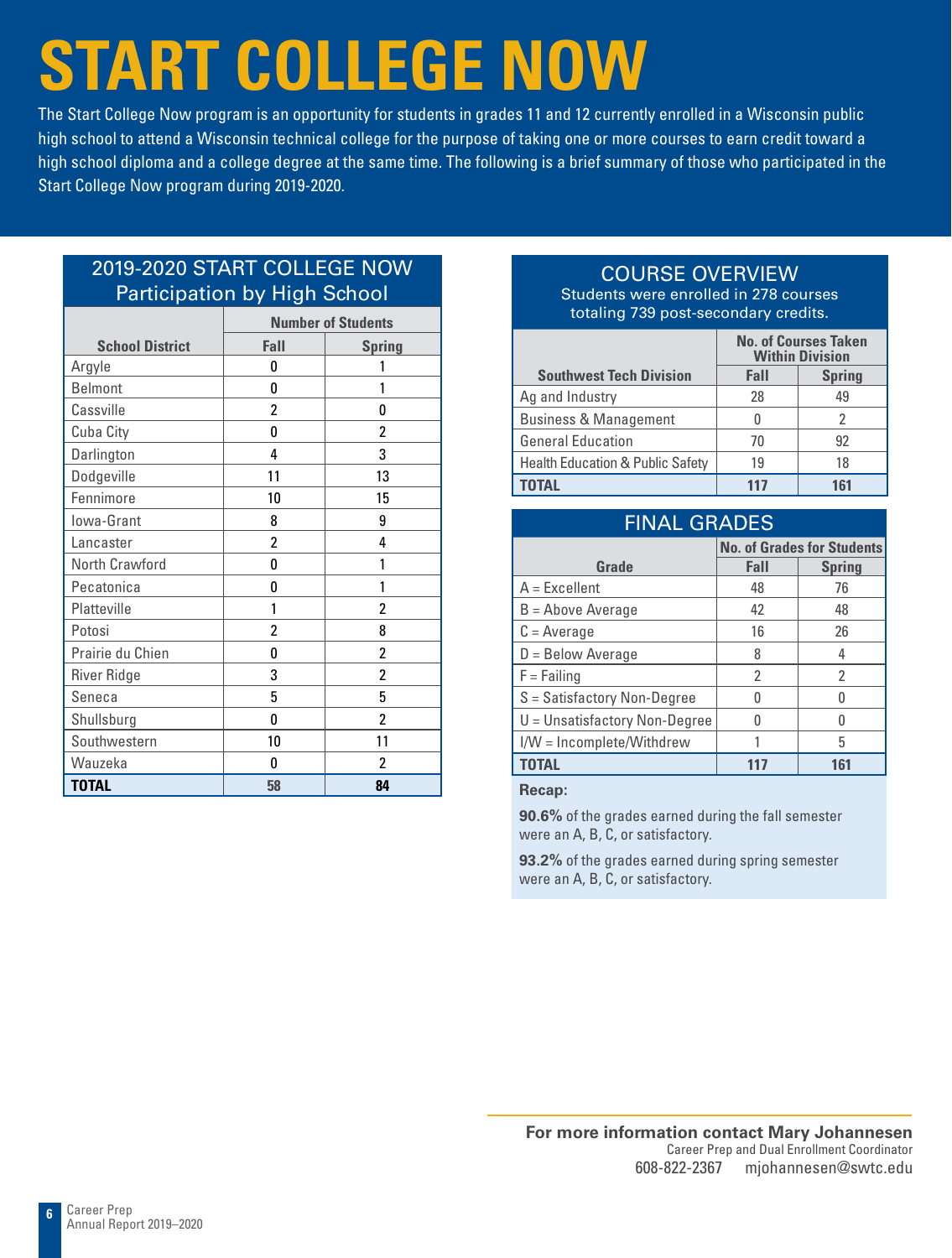# **CollEDGE UP**

The CollEDGE Up program was established through a partnership with CESA #3 and Southwest Health Center to allow students to earn a technical diploma or portions of an associate degree program while still enrolled in high school. Current pathways include One and Done – Laboratory Science Technician; Gear up – Transferable General Education Courses; and 11–12–14 Nursing. New pathway areas of Healthcare Careers and EMT/Firefighter have been developed to begin in 2020-2021. The following is a brief summary of those who participated in the CollEDGE Up program during 2019-2020.

# 2019-2020 CollEDGE UP Participation by High School

|                        |                | <b>Number of Students</b> |
|------------------------|----------------|---------------------------|
| <b>School District</b> | Fall           | <b>Spring</b>             |
| <b>Barneveld</b>       | 1              |                           |
| <b>Belmont</b>         | 0              | 1                         |
| <b>Black Hawk</b>      | 1              | 0                         |
| Boscobel               | 8              | 5                         |
| Cuba City              | 3              | 1                         |
| Fennimore              | 2              | 1                         |
| Highland               | $\overline{2}$ | 12                        |
| Ithaca                 | 1              | 1                         |
| Lancaster              | 2              | $\overline{2}$            |
| <b>Mineral Point</b>   | 5              | 6                         |
| North Crawford         | 2              | 2                         |
| Pecatonica             | 1              | 0                         |
| Potosi                 | 2              | 0                         |
| <b>Richland Center</b> | 4              | 4                         |
| Southwestern           | 4              | 3                         |
| Wauzeka                | 4              | 6                         |
| Weston                 | 4              | 4                         |
| <b>TOTAL</b>           | 46             | 49                        |

# COURSE OVERVIEW

Students were enrolled in 180 courses totaling 458 post-secondary credits.

|                                  |      | <b>No. of Courses Taken</b><br><b>Within Program Area</b> |
|----------------------------------|------|-----------------------------------------------------------|
| <b>CollEDGE Up Program Area</b>  | Fall | <b>Spring</b>                                             |
| <b>Gear Up General Education</b> | 41   | 65                                                        |
| 11-12-14 Nursing                 | 18   |                                                           |
| Lab Science                      | 24   | 24                                                        |
|                                  |      | 97                                                        |

| <b>FINAL GRADES</b>             |                                   |               |  |  |  |  |  |  |
|---------------------------------|-----------------------------------|---------------|--|--|--|--|--|--|
|                                 | <b>No. of Grades for Students</b> |               |  |  |  |  |  |  |
| Grade                           | Fall                              | <b>Spring</b> |  |  |  |  |  |  |
| $A = Excellent$                 | 28                                | 41            |  |  |  |  |  |  |
| $B =$ Above Average             | 32                                | 28            |  |  |  |  |  |  |
| $C = Average$                   | 17                                | 18            |  |  |  |  |  |  |
| $D =$ Below Average             | 3                                 |               |  |  |  |  |  |  |
| $F =$ Failing                   | 2                                 | 3             |  |  |  |  |  |  |
| $S = Satisfactory Non-Degree$   |                                   | 4             |  |  |  |  |  |  |
| $U =$ Unsatisfactory Non-Degree |                                   | በ             |  |  |  |  |  |  |
| I/W = Incomplete/Withdrew       |                                   | 2             |  |  |  |  |  |  |
| <b>TOTAL</b>                    | 83                                |               |  |  |  |  |  |  |

**Recap:**

**92.8%** of the grades earned during the fall semester were an A, B, C, or satisfactory.

**94.3%** of the grades earned during spring semester were an A, B, C, or satisfactory.





**For more information contact Mary Johannesen** Career Prep and Dual Enrollment Coordinator 608-822-2367 mjohannesen@swtc.edu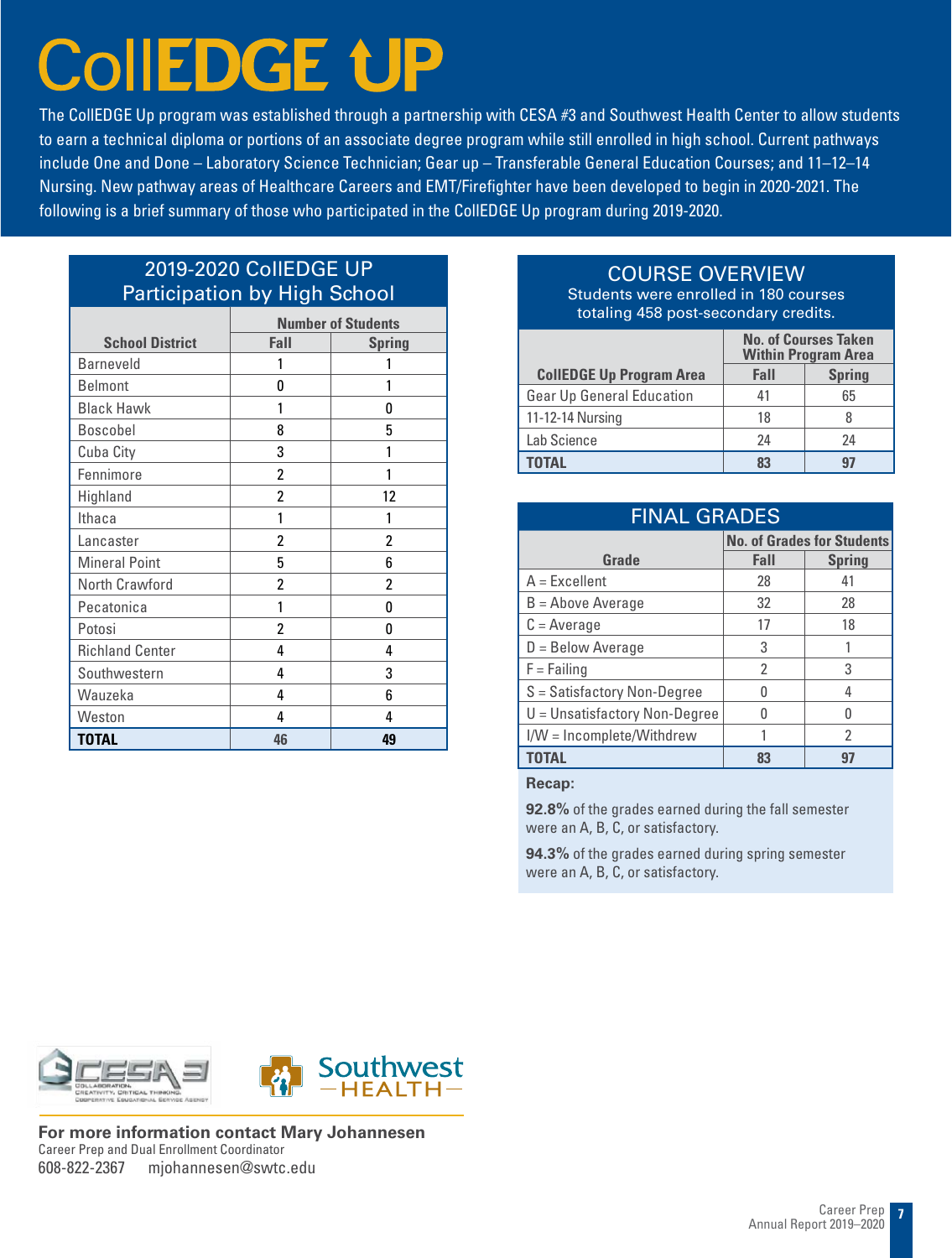# **SUMMER PARTNERSHIPS**  WITH DISTRICTS

In summer 2020, Southwest Tech partnered with area school districts to enroll high school students in Southwest Tech online courses that would count towards summer school enrollments. This partnership assisted schools in offering summer school programming that could not take place locally due to COVID-19.

### Summer 2020 Participation by High School

| <b>School District</b> | <b>Number of Students</b> |
|------------------------|---------------------------|
| Fennimore              | 13                        |
| Highland               | 14                        |
| lowa-Grant             | 13                        |
| Platteville            | 33                        |
| Riverdale              | 15                        |
| <b>TOTAL</b>           |                           |

### COURSE OVERVIEW

Students were enrolled in 107 courses totaling 320 post-secondary credits.

| <b>Southwest Tech Division</b>                        | <b>No. of Courses</b><br><b>Taken Within</b><br><b>Division</b> |
|-------------------------------------------------------|-----------------------------------------------------------------|
| <b>General Education</b>                              | 76                                                              |
| <b>Health Education &amp;</b><br><b>Public Safety</b> | 31                                                              |
| <b>TOTAL</b>                                          |                                                                 |

# FINAL GRADES

| Grade                     | <b>No. of Grades</b><br>for Students |
|---------------------------|--------------------------------------|
| $A = Excellent$           | 56                                   |
| $B =$ Above Average       | 25                                   |
| $C = Average$             |                                      |
| $D =$ Below Average       |                                      |
| $F = Failing$             | 10                                   |
| I/W = Incomplete/Withdrew |                                      |
| <b>TOTAL</b>              |                                      |

**Recap:**

**83.2%** of the grades earned during the summer semester were an A, B, C, or satisfactory.

# **38.14 CONTRACTED COURSES**

High schools may request to offer a specific course for dual credit at their high school taught either virtually or in person by Southwest Tech faculty. The following contracted courses were offered in 2019-2020.

|                        | 2019-2020 38.14 CONTRACTED COURSE<br><b>Participation by High School</b> |                                     |
|------------------------|--------------------------------------------------------------------------|-------------------------------------|
| <b>School District</b> | <b>Course</b>                                                            | <b>Number of</b><br><b>Students</b> |
| Platteville            | Baking I                                                                 | 33                                  |
| Platteville            | <b>Baking 2</b>                                                          | 3                                   |
| Platteville            | ECE: Infant & Toddler Development                                        | 15                                  |
| Platteville            | <b>ECE: Child Development</b>                                            | 9                                   |
| Prairie du Chien       | Introduction to Criminal Justice                                         | 17                                  |
| <b>TOTAL STUDENTS</b>  |                                                                          | 77                                  |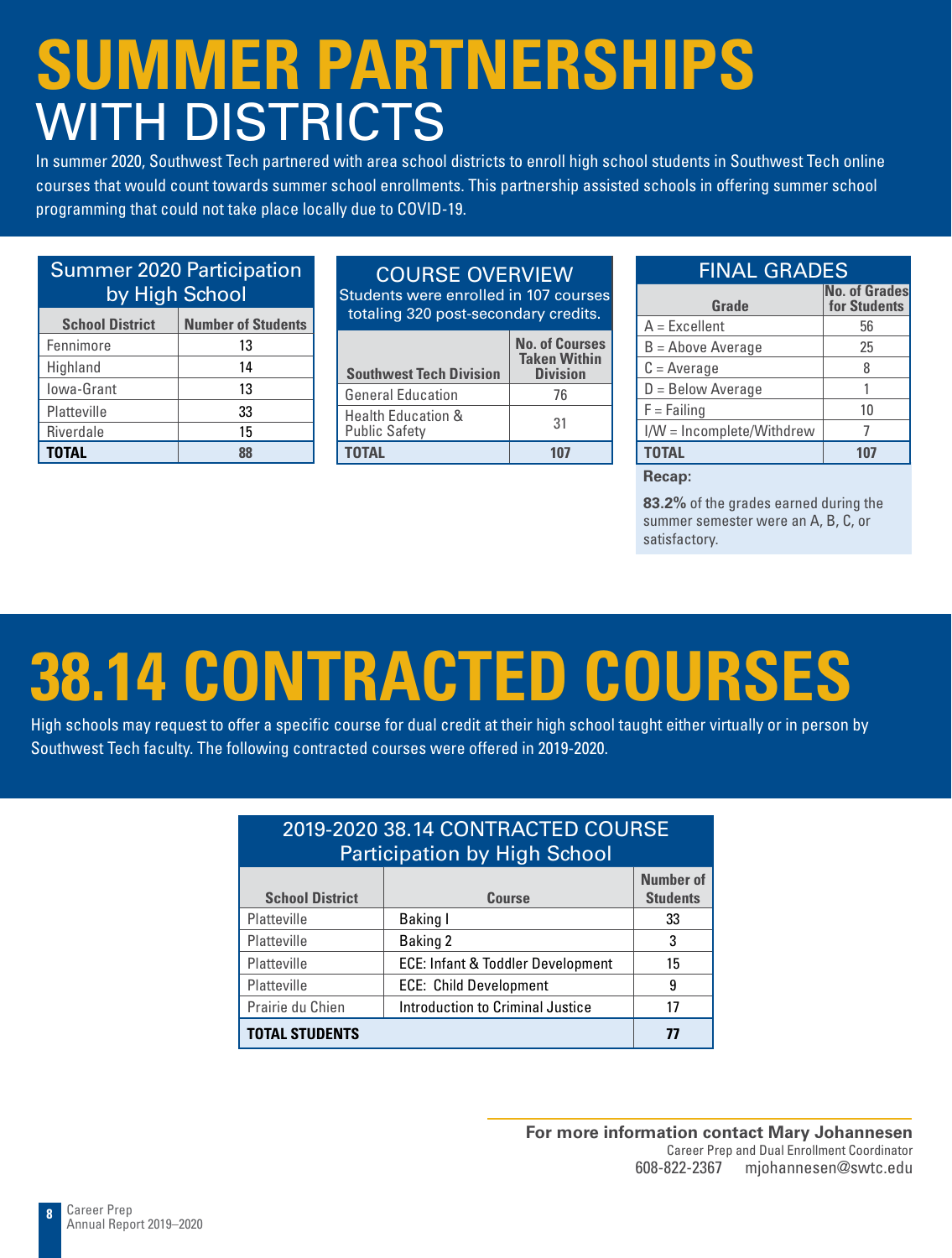# **DUAL ENROLLMENT DATA**

#### **TOTAL DUAL ENROLLMENT STUDENT PARTICIPATION 2016–2020**

Includes Transcripted Credit, Youth Options, Course Options, Youth Apprenticeship, Start College Now, CollEDGE Up, and 38.14 Contracts



#### **23% GROWTH OVER 5 YEARS**

**\*** Overall decrease was due to a reduction in transcripted credit agreements with the implementation of HLC credentialing requirements for high school dual credit instructors. Other dual enrollment programs showed increased participation.

# 2019-2020

**ADVANCED STANDING COURSES** 8 **AT 5 DISTRICTS TRANSCRIPTED CREDIT COURSES AT 25 DISTRICTS A <sup>T</sup>** 130





OF 2019 HIGH SCHOOL GRADUATES WITHIN THE SOUTHWEST TECH REGION WHO

ENROLL AT A TECHNICAL COLLEGE CHOOSE TO ENROLL AT SOUTHWEST TECH

#### **3-YEAR ENROLLMENT TREND**

of Graduates from Southwest Tech Region High Schools at a Technical College



### **TOTAL TUITION SAVINGS**

FOR TRANSCRIPTED CREDIT STUDENTS



### 2019-2020

**TOP CAREER CLUSTERS**

FOR SOUTHWEST TECH TRANSCRIPTED CREDIT AGREEMENTS



# FINANCE



AGRICULTURE, FOOD, & NATURAL RESOURCES



ARTS, AV TECHNOLOGY, & **COMMUNICATION** 



INFORMATION TECHNOLOGY



SCIENCE, TECHNOLOGY, ENGINEERING, & MATH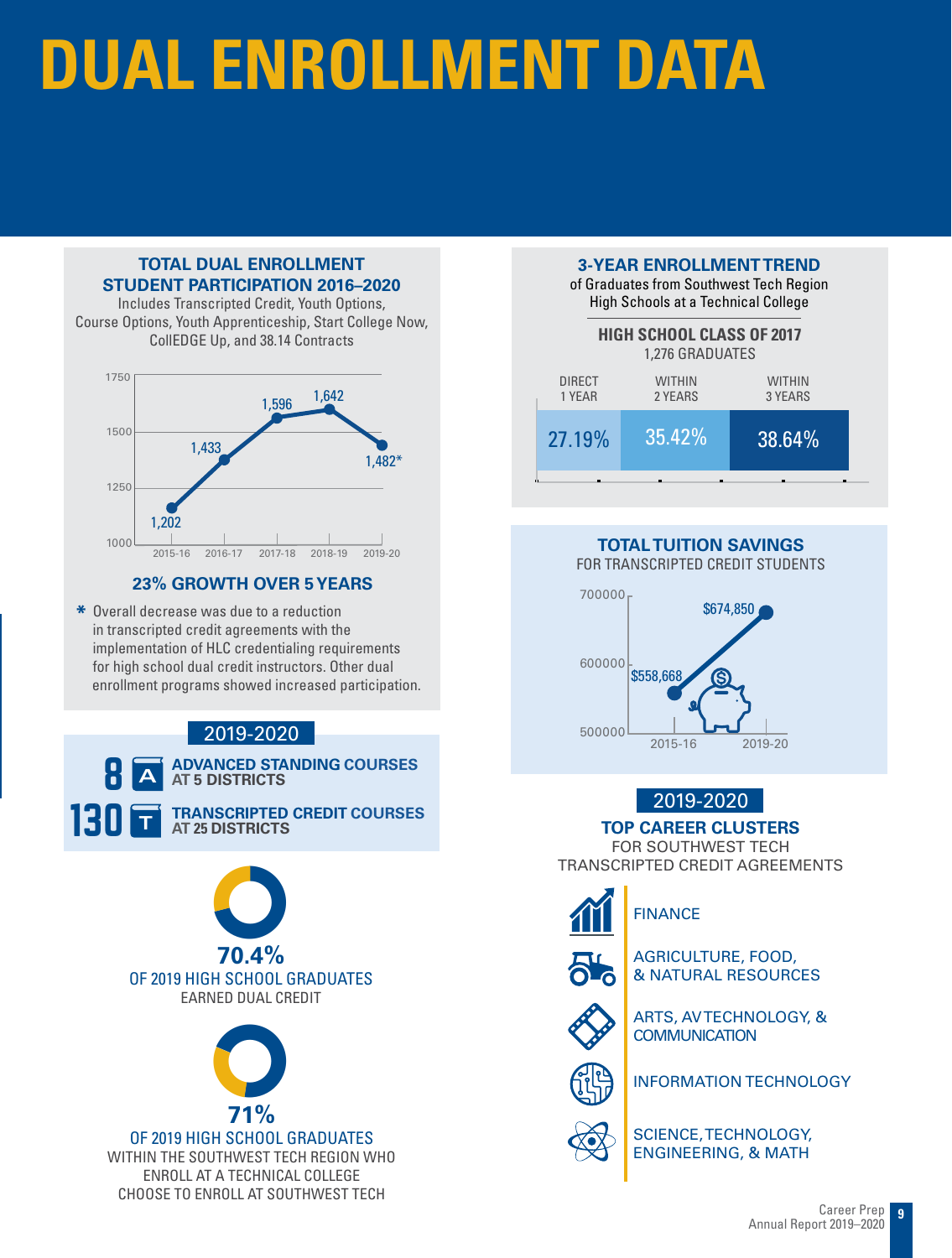| Indianhead<br>Wisconsin<br>County<br><b>WITC</b><br>41.67%<br>25.00%<br>$\frac{6}{2}$<br>24<br>$\Xi$<br>4<br>3<br>$\circ$<br>$\circ$<br>$\circ$<br>$\circ$<br>$\circ$<br>$\sim$<br>$\overline{ }$<br>$\circ$<br>$\circ$<br>$\circ$<br>$\circ$<br>$\circ$<br>$\circ$<br>$\circ$<br>$\circ$<br>$\circ$<br>$\circ$<br>$\circ$<br>$\circ$ | Waukesha<br><b>WCTC</b><br>18.18%<br>$\overline{4}$<br>$\infty$<br>$\sim$<br>$\circ$<br>$\circ$<br>$\circ$<br>$\circ$<br>$\circ$<br>$\circ$<br>$\circ$<br>$\circ$<br>$\circ$ | 50%<br>27.<br>40<br>$\equiv$<br>$\circ$<br>$\circ$<br>$\circ$<br>ၜ<br>$\circ$<br>$\circ$<br>$\circ$<br>$\circ$<br>$\circ$ | SWTC<br>33.33%<br>24<br>$\infty$<br>S<br>$\circ$<br>$\circ$<br>5<br>$\circ$<br>$\circ$<br>$\circ$<br>$\circ$<br>$\circ$<br>$\circ$ | 17.95%<br>39<br>$\overline{ }$<br>$\sim$<br>$\cup$<br>$\circ$<br>5<br>$\circ$<br>$\circ$<br>$\circ$<br>$\circ$<br>$\cup$<br>$\circ$ | NWTC<br>41.46%<br>₹<br>Ξ<br>$\overline{\phantom{0}}$<br>$\circ$<br>$\circ$<br>$\frac{6}{2}$<br>$\circ$<br>$\circ$<br>$\circ$<br>$\circ$<br>$\circ$<br>$\circ$ | NTC<br>20.78%<br>77<br>$\frac{1}{2}$<br>$\cup$<br>$\circ$<br>$\circ$<br>$\supseteq$<br>$\circ$<br>$\circ$<br>$\circ$<br>$\circ$<br>$\circ$<br>$\circ$ | NATC<br>28.00%<br>$\overline{100}$<br>28<br>$\tilde{c}$<br>$\circ$<br>$\circ$<br>$\tilde{c}$<br>$\circ$<br>$\circ$<br>$\circ$<br>$\circ$<br>$\circ$ | <b>MSTC</b><br>38.71%<br>$\overline{\mathfrak{S}}$<br>$\overline{12}$<br>$\hskip10mm\hskip10mm\hskip10mm\hskip10mm\hskip10mm\hskip10mm$<br>$\circ$<br>$\circ$<br>$\infty$<br>$\circ$<br>$\circ$<br>$\sim$<br>$\circ$<br>$\circ$<br>$\circ$ | 22.86%<br>105<br>$\overline{z}$<br>S<br>$\circ$<br>$\circ$<br>$\frac{1}{2}$<br>$\circ$<br>$\circ$<br>$\sim$<br>$\circ$<br>$\circ$<br>$\circ$ | <b>MPTC</b> | 16.67%<br>$30\,$<br>5<br>$\circ$<br>$\circ$<br>$\circ$<br>S<br>$\cup$<br>$\circ$<br>$\circ$<br>$\circ$<br>$\cup$<br>$\circ$ | MILW<br>28.95%<br>38<br>$\equiv$<br>$\sim$<br>$\circ$<br>$\circ$<br>$\infty$<br>$\overline{\phantom{0}}$<br>$\circ$<br>$\circ$<br>$\circ$<br>$\circ$<br>$\circ$ | 23.21%<br>56<br>$\tilde{\mathfrak{u}}$<br>$\circ$<br>$\circ$<br>$\circ$<br>$\overline{ }$<br>$\circ$<br>$\circ$<br>$\circ$<br>$\qquad \qquad \Box$<br>$\circ$ | <b>MDSN</b><br>27.27%<br>55<br>5L<br>$\circ$<br>$\circ$<br>$\circ$<br>$\approx$<br>$\circ$<br>$\circ$<br>$\overline{\phantom{0}}$<br>$\circ$<br>$\circ$<br>$\circ$ | ЦC<br>34.04%<br>47<br>$\frac{1}{6}$<br>$\overline{\phantom{a}}$<br>$\cup$<br>$\circ$<br>$\equiv$<br>$\circ$<br>$\cup$<br>$\circ$<br>$\cup$<br>$\cup$<br>$\circ$ | <b>EVTC</b><br>GTC<br>23.53%<br>$\frac{34}{3}$<br>$\infty$<br>$\circ$<br>$\circ$<br>$\circ$<br>$\overline{ }$<br>$\circ$<br>$\circ$<br>$\circ$<br>$\circ$<br>$\circ$<br>$\circ$ | 33.33%<br>39<br>13<br>$\circ$<br>$\circ$<br>$\approx$<br>$\circ$<br>$\circ$<br>$\circ$<br>$\cup$<br>$\circ$<br>$\sim$ | CVTC<br>40.00%<br>5L<br>6<br>$\sim$<br>$\circ$<br>$\circ$<br>4<br>$\circ$<br>$\circ$<br>$\circ$<br>$\circ$<br>$\circ$<br>$\circ$ | <b>BTC</b><br>51.67%<br>GO<br>స్<br>$\sim$<br>$\circ$<br>$\circ$<br>$\overline{24}$<br>$\cup$<br>$\circ$<br>$\circ$<br>$\circ$<br>$\circ$ | 9.05%<br>105<br>20<br>$\circ$<br>$\circ$<br>$\circ$<br>9<br>$\circ$<br>$\circ$<br>$\circ$<br>$\circ$ | KEY TO TECHNICAL<br>31.58%<br>57<br>$\approx$<br>$\circ$<br>$\circ$<br>$\circ$<br>$\tilde{c}$<br>$\circ$<br>$\circ$<br>$\overline{\phantom{0}}$<br>$\circ$<br>$\circ$<br>$\circ$ | Southwest Tech<br>19.05%<br>යි<br>$\approx$<br>$\circ$<br>$\circ$<br>$\circ$<br>$\approx$<br>$\circ$<br>$\circ$<br>$\circ$<br>$\circ$<br>$\circ$<br>$\circ$ | chose to attend<br>college, 71%<br>27.78%<br>$\frac{8}{10}$<br>5<br>$\circ$<br>$\circ$<br>4<br>$\circ$<br>$\circ$<br>$\circ$<br>$\circ$<br>$\circ$<br>$\circ$ | into a technica<br>40.00%<br>60<br>24<br>$\circ$<br>$\circ$<br>$\circ$<br>ಜ<br>$\circ$<br>$\circ$<br>$\circ$<br>$\circ$<br>$\circ$ | enrolled directly<br>graduates who<br>10.00%<br>$30\,$<br>3<br>$\circ$<br>$\circ$<br>$\circ$<br>$\circ$<br>$\circ$<br>$\circ$<br>$\circ$<br>$\circ$<br>$\circ$ | 2019 high schoo<br>Of the area's<br>28.57%<br>$\overline{2}$<br>6<br>$\circ$<br>$\circ$<br>$\circ$<br>4<br>$\circ$<br>$\circ$<br>$\sim$<br>$\circ$<br>$\circ$<br>$\circ$ | 46.88%<br>32<br>15<br>$\circ$<br>$\circ$<br>$\circ$<br>$\tilde{c}$<br>$\circ$<br>$\circ$<br>$\circ$<br>$\circ$<br>$\circ$<br>$\circ$ | 38.89%<br>$\frac{8}{10}$<br>$\overline{ }$<br>$\circ$<br>$\circ$<br>$\circ$<br>$\overline{\phantom{0}}$<br>$\circ$<br>$\circ$<br>$\circ$<br>$\circ$<br>$\circ$<br>5 | 8.70%<br>23<br>2<br>$\circ$<br>$\circ$<br>$\circ$<br>$\sim$<br>$\circ$<br>$\circ$<br>$\circ$<br>$\circ$<br>$\circ$<br>$\cup$ | Enrolled<br>Percent<br>Grads<br><b>Total</b><br>Enrolled<br><b>Total</b><br><b>NTC</b><br><b>WITC</b><br><b>WCTC</b><br><b>SWTC</b><br><b>NWTC</b><br>ùП<br><b>NATC</b><br><b>MSTC</b><br>MPTC<br><b>MILW</b><br><b>MDSN</b> | <b>TECHNICAL COLLEGE</b> |
|---------------------------------------------------------------------------------------------------------------------------------------------------------------------------------------------------------------------------------------------------------------------------------------------------------------------------------------|------------------------------------------------------------------------------------------------------------------------------------------------------------------------------|---------------------------------------------------------------------------------------------------------------------------|------------------------------------------------------------------------------------------------------------------------------------|-------------------------------------------------------------------------------------------------------------------------------------|---------------------------------------------------------------------------------------------------------------------------------------------------------------|-------------------------------------------------------------------------------------------------------------------------------------------------------|-----------------------------------------------------------------------------------------------------------------------------------------------------|--------------------------------------------------------------------------------------------------------------------------------------------------------------------------------------------------------------------------------------------|----------------------------------------------------------------------------------------------------------------------------------------------|-------------|-----------------------------------------------------------------------------------------------------------------------------|-----------------------------------------------------------------------------------------------------------------------------------------------------------------|---------------------------------------------------------------------------------------------------------------------------------------------------------------|--------------------------------------------------------------------------------------------------------------------------------------------------------------------|-----------------------------------------------------------------------------------------------------------------------------------------------------------------|---------------------------------------------------------------------------------------------------------------------------------------------------------------------------------|-----------------------------------------------------------------------------------------------------------------------|----------------------------------------------------------------------------------------------------------------------------------|-------------------------------------------------------------------------------------------------------------------------------------------|------------------------------------------------------------------------------------------------------|----------------------------------------------------------------------------------------------------------------------------------------------------------------------------------|-------------------------------------------------------------------------------------------------------------------------------------------------------------|---------------------------------------------------------------------------------------------------------------------------------------------------------------|------------------------------------------------------------------------------------------------------------------------------------|----------------------------------------------------------------------------------------------------------------------------------------------------------------|--------------------------------------------------------------------------------------------------------------------------------------------------------------------------|--------------------------------------------------------------------------------------------------------------------------------------|---------------------------------------------------------------------------------------------------------------------------------------------------------------------|------------------------------------------------------------------------------------------------------------------------------|------------------------------------------------------------------------------------------------------------------------------------------------------------------------------------------------------------------------------|--------------------------|
|                                                                                                                                                                                                                                                                                                                                       |                                                                                                                                                                              |                                                                                                                           |                                                                                                                                    |                                                                                                                                     |                                                                                                                                                               |                                                                                                                                                       |                                                                                                                                                     |                                                                                                                                                                                                                                            |                                                                                                                                              |             |                                                                                                                             |                                                                                                                                                                 |                                                                                                                                                               |                                                                                                                                                                    |                                                                                                                                                                 |                                                                                                                                                                                 |                                                                                                                       |                                                                                                                                  |                                                                                                                                           |                                                                                                      |                                                                                                                                                                                  |                                                                                                                                                             |                                                                                                                                                               |                                                                                                                                    |                                                                                                                                                                |                                                                                                                                                                          |                                                                                                                                      |                                                                                                                                                                     |                                                                                                                              |                                                                                                                                                                                                                              |                          |
|                                                                                                                                                                                                                                                                                                                                       |                                                                                                                                                                              |                                                                                                                           |                                                                                                                                    |                                                                                                                                     |                                                                                                                                                               |                                                                                                                                                       |                                                                                                                                                     |                                                                                                                                                                                                                                            |                                                                                                                                              |             |                                                                                                                             |                                                                                                                                                                 |                                                                                                                                                               |                                                                                                                                                                    |                                                                                                                                                                 |                                                                                                                                                                                 |                                                                                                                       |                                                                                                                                  |                                                                                                                                           |                                                                                                      |                                                                                                                                                                                  |                                                                                                                                                             |                                                                                                                                                               |                                                                                                                                    |                                                                                                                                                                |                                                                                                                                                                          |                                                                                                                                      |                                                                                                                                                                     |                                                                                                                              |                                                                                                                                                                                                                              |                          |
|                                                                                                                                                                                                                                                                                                                                       |                                                                                                                                                                              |                                                                                                                           |                                                                                                                                    |                                                                                                                                     |                                                                                                                                                               |                                                                                                                                                       |                                                                                                                                                     |                                                                                                                                                                                                                                            |                                                                                                                                              |             |                                                                                                                             |                                                                                                                                                                 |                                                                                                                                                               |                                                                                                                                                                    |                                                                                                                                                                 |                                                                                                                                                                                 |                                                                                                                       |                                                                                                                                  |                                                                                                                                           |                                                                                                      |                                                                                                                                                                                  |                                                                                                                                                             |                                                                                                                                                               |                                                                                                                                    |                                                                                                                                                                |                                                                                                                                                                          |                                                                                                                                      |                                                                                                                                                                     |                                                                                                                              |                                                                                                                                                                                                                              |                          |
|                                                                                                                                                                                                                                                                                                                                       |                                                                                                                                                                              |                                                                                                                           |                                                                                                                                    |                                                                                                                                     |                                                                                                                                                               |                                                                                                                                                       |                                                                                                                                                     |                                                                                                                                                                                                                                            |                                                                                                                                              |             |                                                                                                                             |                                                                                                                                                                 |                                                                                                                                                               |                                                                                                                                                                    |                                                                                                                                                                 |                                                                                                                                                                                 |                                                                                                                       |                                                                                                                                  |                                                                                                                                           |                                                                                                      |                                                                                                                                                                                  |                                                                                                                                                             |                                                                                                                                                               |                                                                                                                                    |                                                                                                                                                                |                                                                                                                                                                          |                                                                                                                                      |                                                                                                                                                                     |                                                                                                                              |                                                                                                                                                                                                                              |                          |
|                                                                                                                                                                                                                                                                                                                                       |                                                                                                                                                                              |                                                                                                                           |                                                                                                                                    |                                                                                                                                     |                                                                                                                                                               |                                                                                                                                                       |                                                                                                                                                     |                                                                                                                                                                                                                                            |                                                                                                                                              |             |                                                                                                                             |                                                                                                                                                                 |                                                                                                                                                               |                                                                                                                                                                    |                                                                                                                                                                 |                                                                                                                                                                                 |                                                                                                                       |                                                                                                                                  |                                                                                                                                           |                                                                                                      |                                                                                                                                                                                  |                                                                                                                                                             |                                                                                                                                                               |                                                                                                                                    |                                                                                                                                                                |                                                                                                                                                                          |                                                                                                                                      |                                                                                                                                                                     |                                                                                                                              |                                                                                                                                                                                                                              |                          |
|                                                                                                                                                                                                                                                                                                                                       |                                                                                                                                                                              |                                                                                                                           |                                                                                                                                    |                                                                                                                                     |                                                                                                                                                               |                                                                                                                                                       |                                                                                                                                                     |                                                                                                                                                                                                                                            |                                                                                                                                              |             |                                                                                                                             |                                                                                                                                                                 |                                                                                                                                                               |                                                                                                                                                                    |                                                                                                                                                                 |                                                                                                                                                                                 |                                                                                                                       |                                                                                                                                  |                                                                                                                                           |                                                                                                      |                                                                                                                                                                                  |                                                                                                                                                             |                                                                                                                                                               |                                                                                                                                    |                                                                                                                                                                |                                                                                                                                                                          |                                                                                                                                      |                                                                                                                                                                     |                                                                                                                              |                                                                                                                                                                                                                              |                          |
|                                                                                                                                                                                                                                                                                                                                       |                                                                                                                                                                              |                                                                                                                           |                                                                                                                                    |                                                                                                                                     |                                                                                                                                                               |                                                                                                                                                       |                                                                                                                                                     |                                                                                                                                                                                                                                            |                                                                                                                                              |             |                                                                                                                             |                                                                                                                                                                 |                                                                                                                                                               |                                                                                                                                                                    |                                                                                                                                                                 |                                                                                                                                                                                 |                                                                                                                       |                                                                                                                                  |                                                                                                                                           |                                                                                                      |                                                                                                                                                                                  |                                                                                                                                                             |                                                                                                                                                               |                                                                                                                                    |                                                                                                                                                                |                                                                                                                                                                          |                                                                                                                                      |                                                                                                                                                                     |                                                                                                                              |                                                                                                                                                                                                                              |                          |
|                                                                                                                                                                                                                                                                                                                                       |                                                                                                                                                                              |                                                                                                                           |                                                                                                                                    |                                                                                                                                     |                                                                                                                                                               |                                                                                                                                                       |                                                                                                                                                     |                                                                                                                                                                                                                                            |                                                                                                                                              |             |                                                                                                                             |                                                                                                                                                                 |                                                                                                                                                               |                                                                                                                                                                    |                                                                                                                                                                 |                                                                                                                                                                                 |                                                                                                                       |                                                                                                                                  |                                                                                                                                           |                                                                                                      |                                                                                                                                                                                  |                                                                                                                                                             |                                                                                                                                                               |                                                                                                                                    |                                                                                                                                                                |                                                                                                                                                                          |                                                                                                                                      |                                                                                                                                                                     |                                                                                                                              |                                                                                                                                                                                                                              |                          |
|                                                                                                                                                                                                                                                                                                                                       |                                                                                                                                                                              |                                                                                                                           |                                                                                                                                    |                                                                                                                                     |                                                                                                                                                               |                                                                                                                                                       |                                                                                                                                                     |                                                                                                                                                                                                                                            |                                                                                                                                              |             |                                                                                                                             |                                                                                                                                                                 |                                                                                                                                                               |                                                                                                                                                                    |                                                                                                                                                                 |                                                                                                                                                                                 |                                                                                                                       |                                                                                                                                  |                                                                                                                                           |                                                                                                      |                                                                                                                                                                                  |                                                                                                                                                             |                                                                                                                                                               |                                                                                                                                    |                                                                                                                                                                |                                                                                                                                                                          |                                                                                                                                      |                                                                                                                                                                     |                                                                                                                              |                                                                                                                                                                                                                              |                          |
| $\sim$<br>$\circ$                                                                                                                                                                                                                                                                                                                     | $\circ$                                                                                                                                                                      | $\circ$                                                                                                                   | $\circ$                                                                                                                            | $\circ$                                                                                                                             | $\circ$                                                                                                                                                       | 6                                                                                                                                                     | $\circ$                                                                                                                                             | $\sim$                                                                                                                                                                                                                                     | S                                                                                                                                            |             |                                                                                                                             | $\circ$                                                                                                                                                         | 5                                                                                                                                                             | $\overline{\phantom{0}}$                                                                                                                                           |                                                                                                                                                                 | $\overline{\phantom{0}}$                                                                                                                                                        | $\circ$                                                                                                               | $\circ$                                                                                                                          | $\sim$                                                                                                                                    | တ                                                                                                    | $\overline{\phantom{a}}$                                                                                                                                                         | $\circ$                                                                                                                                                     | $\circ$                                                                                                                                                       | $\circ$                                                                                                                            |                                                                                                                                                                | $\circ$                                                                                                                                                                  | $\circ$                                                                                                                              |                                                                                                                                                                     | $\circ$                                                                                                                      |                                                                                                                                                                                                                              |                          |
| $\circ$<br>$\circ$                                                                                                                                                                                                                                                                                                                    | $\circ$                                                                                                                                                                      | $\circ$                                                                                                                   | $\circ$                                                                                                                            | $\circ$                                                                                                                             | $\circ$                                                                                                                                                       | $\circ$                                                                                                                                               | $\circ$                                                                                                                                             | $\circ$                                                                                                                                                                                                                                    | $\circ$                                                                                                                                      |             | $\circ$                                                                                                                     | $\circ$                                                                                                                                                         | $\circ$                                                                                                                                                       | $\circ$                                                                                                                                                            | $\cup$                                                                                                                                                          | $\circ$                                                                                                                                                                         | $\circ$                                                                                                               | $\circ$                                                                                                                          | $\circ$                                                                                                                                   | $\circ$                                                                                              | $\circ$                                                                                                                                                                          | $\circ$                                                                                                                                                     | $\circ$                                                                                                                                                       | $\circ$                                                                                                                            | $\circ$                                                                                                                                                        | $\circ$                                                                                                                                                                  | $\circ$                                                                                                                              | $\circ$                                                                                                                                                             | $\circ$                                                                                                                      | ЦC                                                                                                                                                                                                                           |                          |
| $\circ$<br>$\circ$                                                                                                                                                                                                                                                                                                                    | $\circ$                                                                                                                                                                      | $\circ$                                                                                                                   | $\circ$                                                                                                                            | $\circ$                                                                                                                             | $\circ$                                                                                                                                                       | $\circ$                                                                                                                                               | $\circ$                                                                                                                                             | $\qquad \qquad \circ$                                                                                                                                                                                                                      | $\circ$                                                                                                                                      |             | $\circ$                                                                                                                     | $\circ$                                                                                                                                                         | $\qquad \qquad \circ$                                                                                                                                         | $\qquad \qquad \circ$                                                                                                                                              | $\circ$                                                                                                                                                         | $\circ$                                                                                                                                                                         | $\circ$                                                                                                               | $\circ$                                                                                                                          | $\circ$                                                                                                                                   | $\circ$                                                                                              | $\circ$                                                                                                                                                                          | $\circ$                                                                                                                                                     | $\qquad \qquad \circ$                                                                                                                                         | $\circ$                                                                                                                            | $\circ$                                                                                                                                                        | $\circ$                                                                                                                                                                  | $\circ$                                                                                                                              | $\circ$                                                                                                                                                             | $\circ$                                                                                                                      | GTC                                                                                                                                                                                                                          |                          |
| $\circ$<br>$\circ$                                                                                                                                                                                                                                                                                                                    | $\circ$                                                                                                                                                                      | $\circ$                                                                                                                   | $\circ$                                                                                                                            | $\circ$                                                                                                                             | $\circ$                                                                                                                                                       | $\circ$                                                                                                                                               | $\circ$                                                                                                                                             | $\circ$                                                                                                                                                                                                                                    | $\circ$                                                                                                                                      |             | $\circ$                                                                                                                     | $\circ$                                                                                                                                                         | $\circ$                                                                                                                                                       | $\circ$                                                                                                                                                            | $\circ$                                                                                                                                                         | $\circ$                                                                                                                                                                         | $\circ$                                                                                                               | $\circ$                                                                                                                          | $\sim$                                                                                                                                    | $\circ$                                                                                              | $\circ$                                                                                                                                                                          | $\circ$                                                                                                                                                     | $\circ$                                                                                                                                                       | $\circ$                                                                                                                            | $\circ$                                                                                                                                                        | $\circ$                                                                                                                                                                  | $\circ$                                                                                                                              | $\circ$                                                                                                                                                             | $\circ$                                                                                                                      | <b>EVTC</b>                                                                                                                                                                                                                  |                          |
| $\circ$<br>$\circ$                                                                                                                                                                                                                                                                                                                    | $\circ$                                                                                                                                                                      | $\circ$                                                                                                                   | $\circ$                                                                                                                            | $\circ$                                                                                                                             | $\circ$                                                                                                                                                       | $\circ$                                                                                                                                               |                                                                                                                                                     | $\circ$                                                                                                                                                                                                                                    | $\circ$                                                                                                                                      |             | $\circ$                                                                                                                     | $\circ$                                                                                                                                                         | $\circ$                                                                                                                                                       | $\circ$                                                                                                                                                            | $\circ$                                                                                                                                                         | $\circ$                                                                                                                                                                         | $\circ$                                                                                                               | $\circ$                                                                                                                          | $\circ$                                                                                                                                   | $\circ$                                                                                              | $\circ$                                                                                                                                                                          | $\circ$                                                                                                                                                     | $\circ$                                                                                                                                                       | $\circ$                                                                                                                            | $\circ$                                                                                                                                                        | $\circ$                                                                                                                                                                  | $\circ$                                                                                                                              | $\circ$                                                                                                                                                             | $\circ$                                                                                                                      | CVTC                                                                                                                                                                                                                         |                          |
| $\circ$<br>$\circ$<br>Wauzeka-Steuben                                                                                                                                                                                                                                                                                                 | $\circ$                                                                                                                                                                      | $\overline{\phantom{0}}$                                                                                                  | $\circ$                                                                                                                            | $\circ$                                                                                                                             | $\circ$                                                                                                                                                       | $\circ$                                                                                                                                               | $\circ$                                                                                                                                             | $\circ$                                                                                                                                                                                                                                    | $\circ$                                                                                                                                      |             | $\overline{\phantom{0}}$                                                                                                    | $\circ$                                                                                                                                                         | $\circ$                                                                                                                                                       | $\overline{\phantom{0}}$                                                                                                                                           | $\cup$                                                                                                                                                          | $\circ$                                                                                                                                                                         | $\circ$                                                                                                               | $\circ$                                                                                                                          | $\circ$                                                                                                                                   | $\circ$                                                                                              | $\circ$                                                                                                                                                                          | $\circ$                                                                                                                                                     | $\circ$                                                                                                                                                       | $\circ$                                                                                                                            |                                                                                                                                                                | $\circ$                                                                                                                                                                  | $\sim$                                                                                                                               | $\circ$                                                                                                                                                             | $\circ$                                                                                                                      | <b>BTC</b>                                                                                                                                                                                                                   |                          |
|                                                                                                                                                                                                                                                                                                                                       | Southwestern                                                                                                                                                                 | Shullsburg                                                                                                                | Seneca                                                                                                                             | Riverdale                                                                                                                           | River Ridge                                                                                                                                                   | <b>Richland Center</b>                                                                                                                                | Prairie du Chien                                                                                                                                    | Potosi                                                                                                                                                                                                                                     | Platteville                                                                                                                                  |             | Pecatonica                                                                                                                  | North Crawford                                                                                                                                                  | <b>Mineral Point</b>                                                                                                                                          | Lancaster                                                                                                                                                          | Kickapoo                                                                                                                                                        | Ithaca                                                                                                                                                                          | lowa-Grant                                                                                                            | Highland                                                                                                                         | Fennimore                                                                                                                                 | Dodgeville                                                                                           | Darlington                                                                                                                                                                       | Cuba City                                                                                                                                                   | Cassville                                                                                                                                                     | Boscobel                                                                                                                           | Black Hawk                                                                                                                                                     | Benton                                                                                                                                                                   | Belmont                                                                                                                              | Barneveld                                                                                                                                                           | Argyle                                                                                                                       | <b>High School</b>                                                                                                                                                                                                           |                          |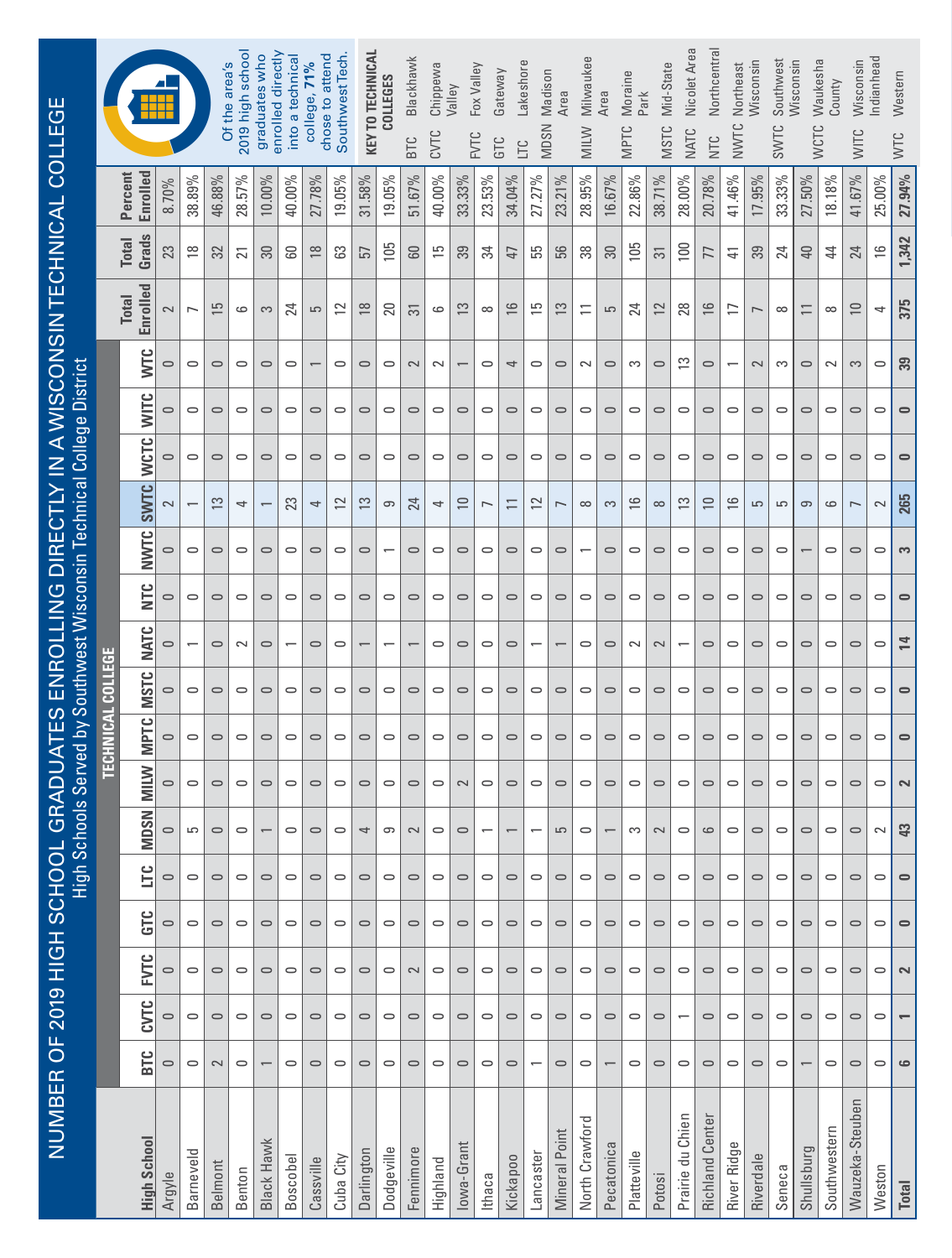# **118.15 COMPULSORY EDUCATION**

Since the enactment of Wisconsin State Statute 118.15 Compulsory School Attendance, Southwest Tech has been committed to providing this service for area high schools. Through a contract initiated by their local high school, students may participate in a program that assists them in earning a state-issued high school diploma. For program eligibility, a student must be age 17 or older, one year (minimum) behind their class in credits earned, at a minimum 9th grade reading level, and at-risk status. The following is a brief summary of those who participated in this program during 2019-2020.

| 2019-2020 118.15 Contract<br><b>Participation by High School</b> |                           |               |  |
|------------------------------------------------------------------|---------------------------|---------------|--|
|                                                                  | <b>Number of Students</b> |               |  |
| <b>School District</b>                                           | Fall                      | <b>Spring</b> |  |
| Fennimore                                                        |                           |               |  |
| Iowa-Grant                                                       | 2                         | 3             |  |
| Platteville                                                      | 5                         | 4             |  |
| <b>River Ridge</b>                                               |                           |               |  |
| Weston                                                           | n                         |               |  |
| <b>TOTAL</b>                                                     | q                         | 10            |  |





**SUCCESSFULLY COMPLETED IN 2019-2020 OR ARE CONTINUING IN 2020-2021**

- **7** students successfully attained a HSED
- **3** plan to continue in 2020-2021
- **2** students returned to school district for 2020-2021 school year

**For more information contact Mary Johannesen** Career Prep and Dual Enrollment Coordinator 608-822-2367 mjohannesen@swtc.edu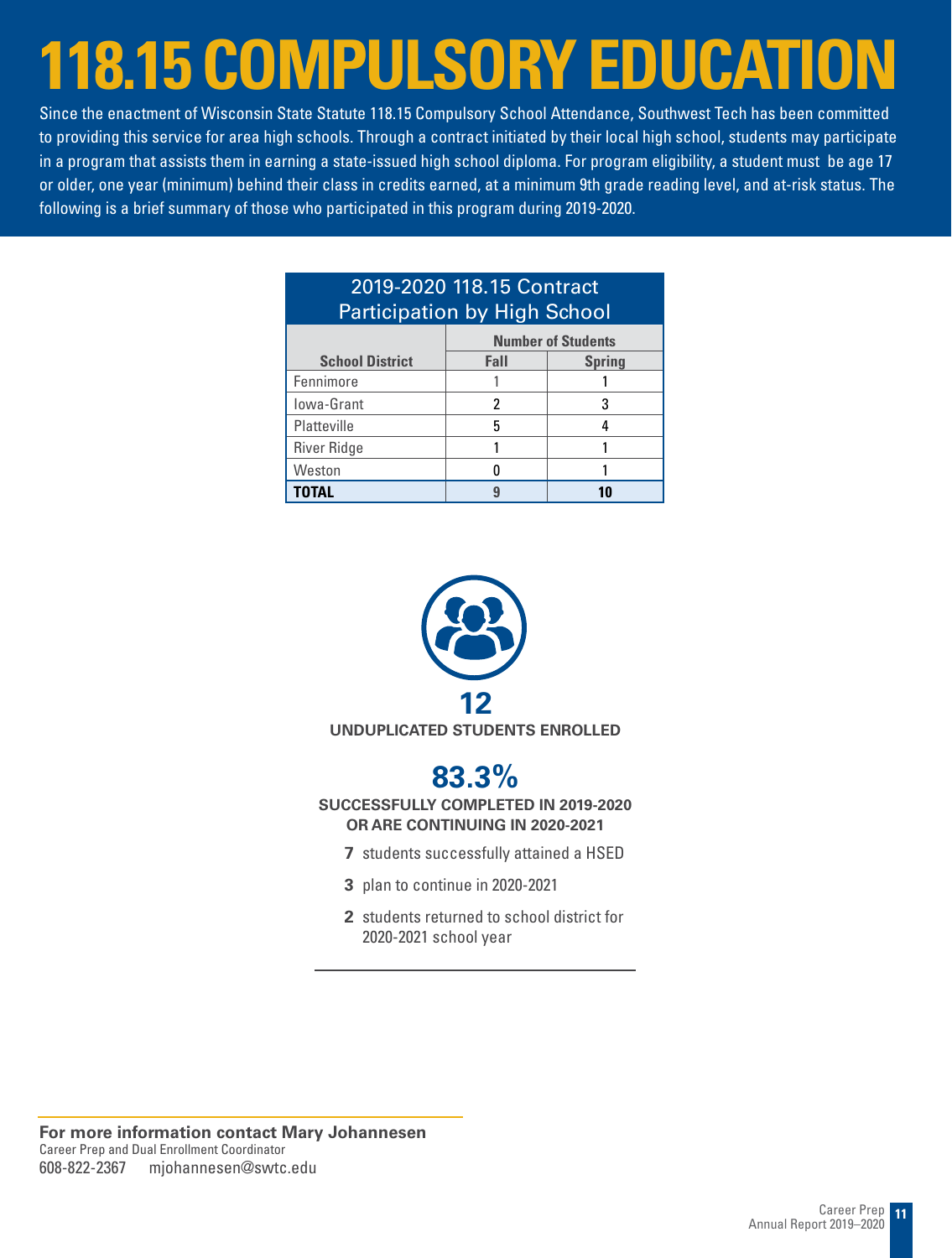# **CAREER PREP WORKSHOPS**

Workshops held, dates, and the number of participants for each event.

| <b>WORKSHOP</b>                               | <b>DATE</b>            | # OF<br><b>PARTICIPANTS</b> | <b>DISTRICTS REPRESENTED</b>                                                                                                                                                                                                                                                                                                                                                            |  |
|-----------------------------------------------|------------------------|-----------------------------|-----------------------------------------------------------------------------------------------------------------------------------------------------------------------------------------------------------------------------------------------------------------------------------------------------------------------------------------------------------------------------------------|--|
| <b>Tech Trek</b>                              | $7/15/19 -$<br>7/18/19 | 81                          | Belmont, Bettendorf (IA), Boscobel, Darlington, Dodgeville,<br>Eagle School, Fennimore, Galena (IL), Highland, Iowa-Grant,<br>Ithaca, Lancaster, Mineral Point, Platteville, Pleasant Valley (IA),<br>Potosi, River Ridge, River Valley, Riverdale, Seneca, Shullsburg,<br>Southwestern                                                                                                 |  |
| <b>AWS Welding Clinic</b>                     | 8/6/19                 | 3                           | Fennimore, Pecatonica, Weston                                                                                                                                                                                                                                                                                                                                                           |  |
| <b>Dual Credit Instructor</b><br>Summit       | 8/14/19                | 51                          | Barneveld, Black Hawk, Boscobel, Cuba City, Darlington,<br>Dodgeville, Fennimore, Iowa-Grant, Ithaca, Jo Daviess Carroll CTE<br>Academy, Lancaster, North Crawford, Pardeeville, Pecatonica,<br>Platteville, Potosi, Prairie du Chien, Richland Center, River Ridge,<br>River Valley, Riverdale, Southwestern, Weston                                                                   |  |
| <b>Business &amp; Education</b><br>Summit     | 10/25/19               | 102                         | Albany, Argyle, Belmont, Benton, Black Hawk, Boscobel, Cassville,<br>Cuba City, Darlington, Dodgeville, Fennimore, Highland, Iowa-<br>Grant, Ithaca, Kickapoo, Lancaster, Mineral Point, Platteville,<br>Prairie du Chien, Richland Center, River Valley, Riverdale, Seneca,<br>Shullsburg, Southwestern, Wauzeka-Steuben                                                               |  |
| <b>Dual Credit Student Day</b>                | 12/10/19               | 27                          | Ithaca, Southwestern                                                                                                                                                                                                                                                                                                                                                                    |  |
| <b>Dual Credit Student Day</b>                | 12/16/19               | 25                          | <b>Black Hawk, Richland Center</b>                                                                                                                                                                                                                                                                                                                                                      |  |
| <b>Careers in ACTion</b>                      | 3/3/20                 | 300                         | Dodgeville, North Crawford, Prairie du Chien, Southwestern                                                                                                                                                                                                                                                                                                                              |  |
| <b>Virtual Spring Counselor</b><br>Conference | 4/7/20                 | 14                          | District information not available.                                                                                                                                                                                                                                                                                                                                                     |  |
| Virtual Dual Credit Up-<br>date Meeting       | 4/23/20                | 60                          | Argyle, Barneveld, Belmont, Benton, Black Hawk, Boscobel,<br>Cassville, Cuba City, Darlington, Dodgeville, Fennimore, Highland,<br>Iowa-Grant, Ithaca, Kickapoo, Lancaster, Mineral Point, North<br>Crawford, Pecatonica, Platteville, Potosi, Prairie du Chien,<br>Richland Center, River Ridge, River Valley, Riverdale, Seneca,<br>Shullsburg, Southwestern, Wauzeka-Steuben, Weston |  |
| Virtual Charger Tech<br>Academy               | $6/23/20$ &<br>6/24/20 | 13                          | Belmont, Black Hawk, Boscobel, Bridges Virtual Academy, Cuba<br>City, Homeschool, MFL MarMac CSD (IA), Prairie du Chien, River<br>Ridge, River Valley, Riverdale, Southwestern                                                                                                                                                                                                          |  |
| <b>TOTAL PARTICIPANTS</b>                     |                        | 676                         |                                                                                                                                                                                                                                                                                                                                                                                         |  |